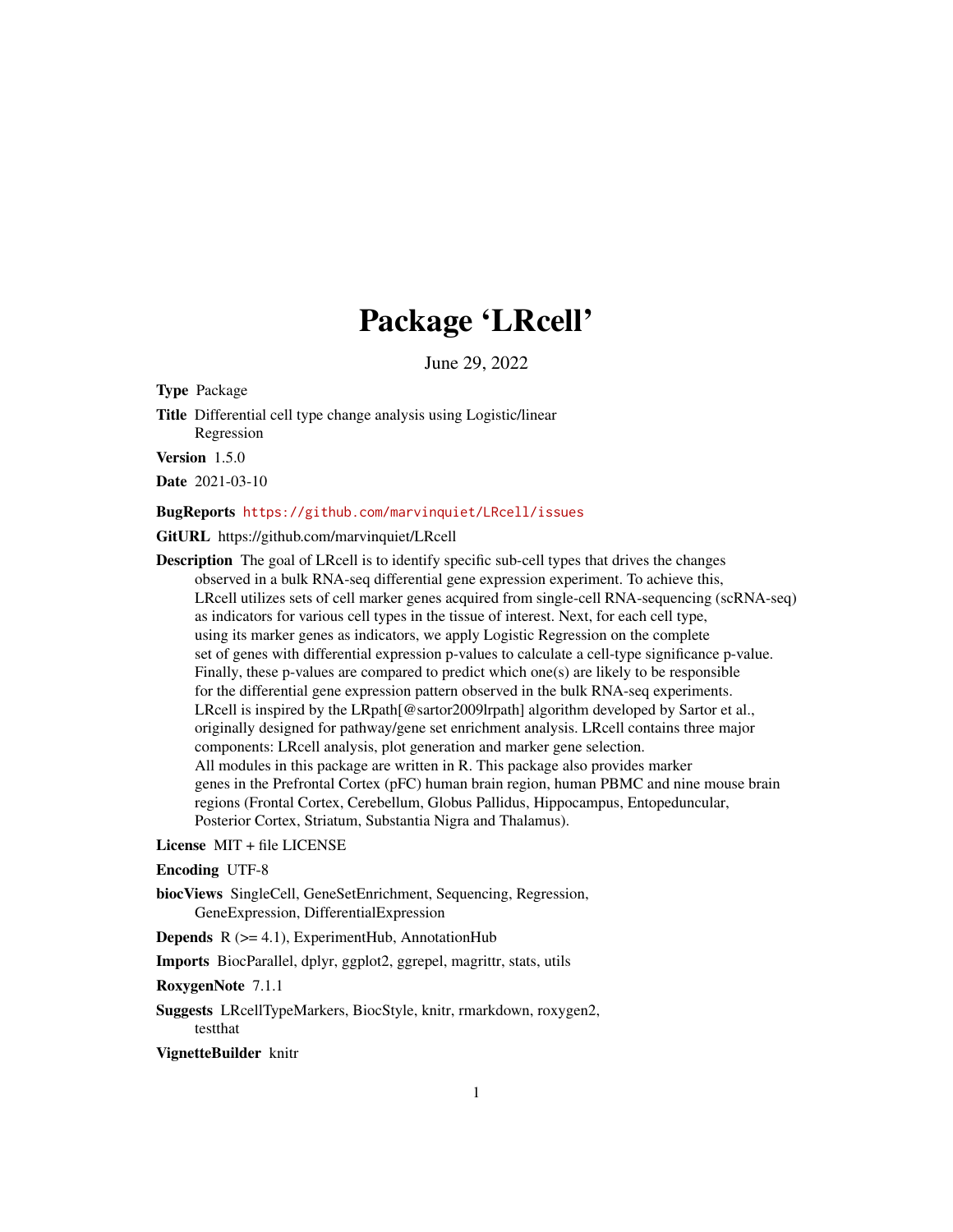<span id="page-1-0"></span>git\_url https://git.bioconductor.org/packages/LRcell git\_branch master git\_last\_commit 8e71cf4 git\_last\_commit\_date 2022-04-26 Date/Publication 2022-06-29 Author Wenjing Ma [cre, aut] (<<https://orcid.org/0000-0001-8757-651X>>) Maintainer Wenjing Ma <wenjing.ma@emory.edu>

## R topics documented:

| Index |  |
|-------|--|
|       |  |

## enrich\_posfrac\_score *Calculate enrichment scores for each cell type in a specific gene.*

## Description

This function takes a specific gene expression, cell type annotation and a hyperparameter to calculate enrichment scores.

## Usage

```
enrich_posfrac_score(gene, expr, annot, power = 1)
```
## Arguments

| gene  | Gene name from the expression matrix.                                                 |
|-------|---------------------------------------------------------------------------------------|
| expr  | Complete expression matrix with rows as genes and columns as cells.                   |
| annot | Cell type annotation named vector with names as cell ids and values as cell<br>types. |
| power | The penalty on fraction of cells expressing the genes                                 |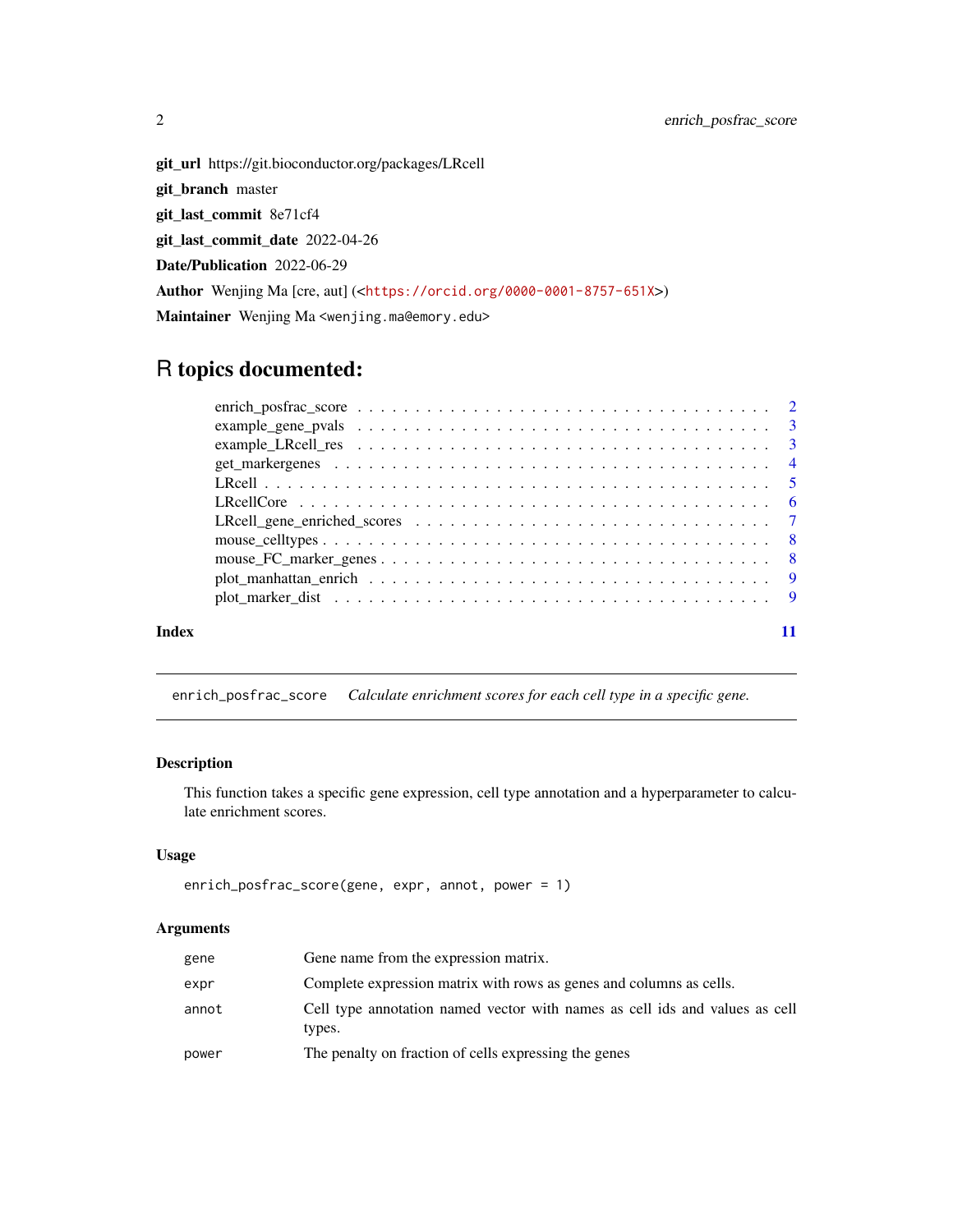#### <span id="page-2-0"></span>Value

Enrichment score list with cell type as names and enrichment score as values.

<span id="page-2-1"></span>example\_gene\_pvals *Example gene\_pvals named vector from mouse experiment.*

#### Description

A named vector containing gene symbols as name and p-values as values. This is from a mouse Alzheimer's disease model (GEO: GSE90693), specifically 6 months after treatment in Frontal Cortex brain region. In this dataset, we expect to see the Microglia as the most enriched cell type.

#### Usage

```
data(example_gene_pvals)
```
## Format

A named vector with 23,420 items

#### Source

<https://www.ncbi.nlm.nih.gov/geo/query/acc.cgi?acc=GSE90693> 'GSE90693\_RawCountsData\_TPR50\_6months\_A

| example_LRcell_res | An example output of LRcell using data example_gene_pvals and |
|--------------------|---------------------------------------------------------------|
|                    | mouse FC marker genes.                                        |

### Description

An example output of LRcell using data [example\\_gene\\_pvals](#page-2-1) and [mouse\\_FC\\_marker\\_genes.](#page-7-1)

#### Usage

```
data(example_LRcell_res)
```
#### Format

A data frame with 81 rows as mouse FC sub-clusters and 8 variables:

ID The IDs of each marker genes, can be a cell type or cluster genes\_num How many marker genes are contributing to the analysis coef The coefficients of Logistic Regression or Linear Regression odds\_ratio The odds ratio quantifies association in Logistic Regression p.value The p-value calculated from the analysis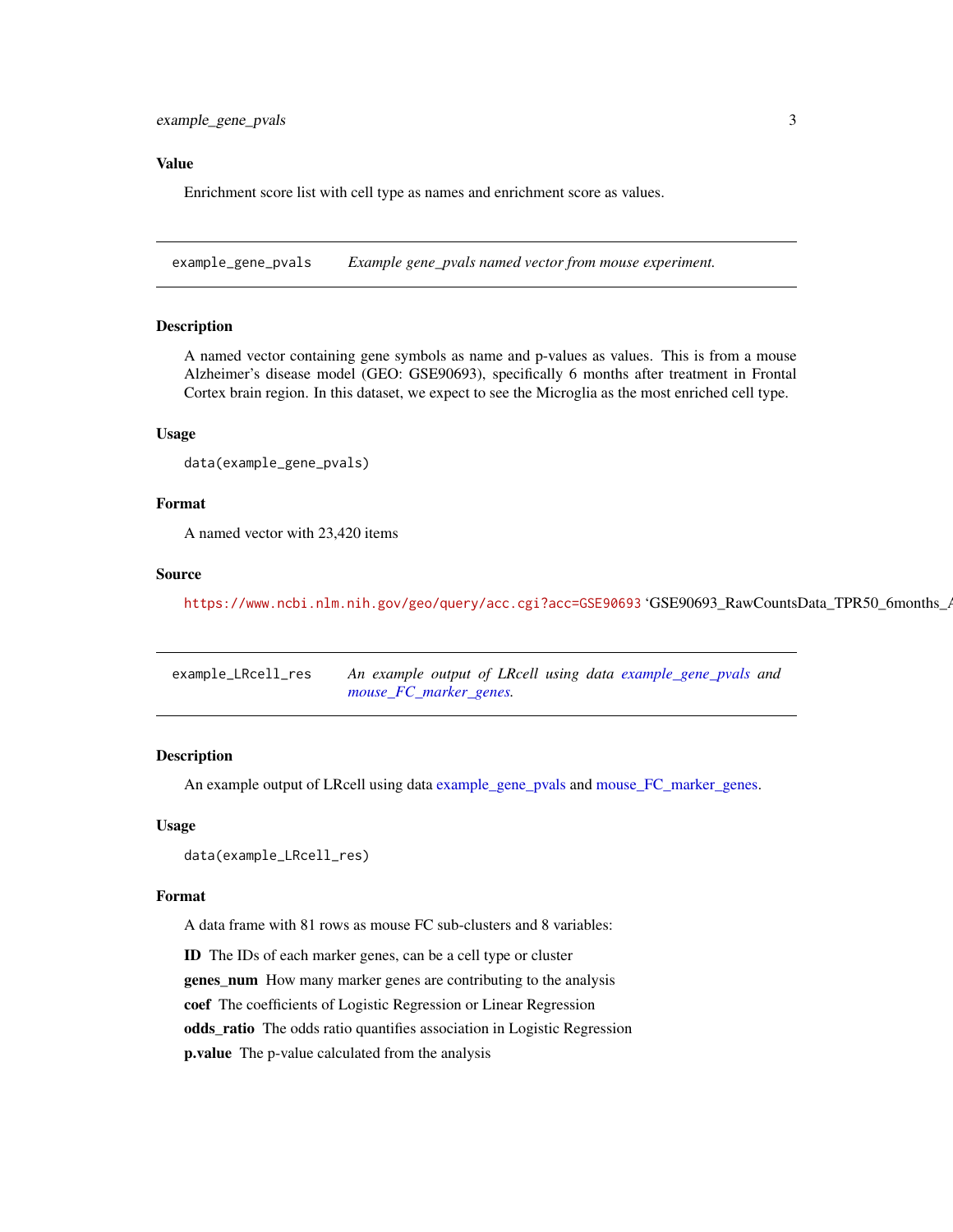FDR The FDR after BH correction lead\_genes Genes that are contributing to the analysis cell\_type Cell typ ename

get\_markergenes *Get top marker genes for each subcluster*

## Description

Get top marker genes for each subcluster

## Usage

```
get_markergenes(enriched.g, method = c("LR", "LiR"), topn = 100)
```
## Arguments

| enriched.g | A return from LRcell_gene_enriched_scores or from provided data                                                                                    |
|------------|----------------------------------------------------------------------------------------------------------------------------------------------------|
| method     | If LR, the return will be a list of genes; If LiR, the return will be a list of named<br>vector with names as genes and values as enriched scores. |
| topn       | Top N genes as marker genes.                                                                                                                       |

#### Value

A list of top marker genes.

#### Examples

```
library(ExperimentHub)
eh <- ExperimentHub::ExperimentHub()
eh <- query(eh, "LRcellTypeMarkers")
# eh$title
enriched_genes <- eh[['EH4548']]
marker.g <- get_markergenes(enriched_genes, method="LR", topn=100)
```
<span id="page-3-0"></span>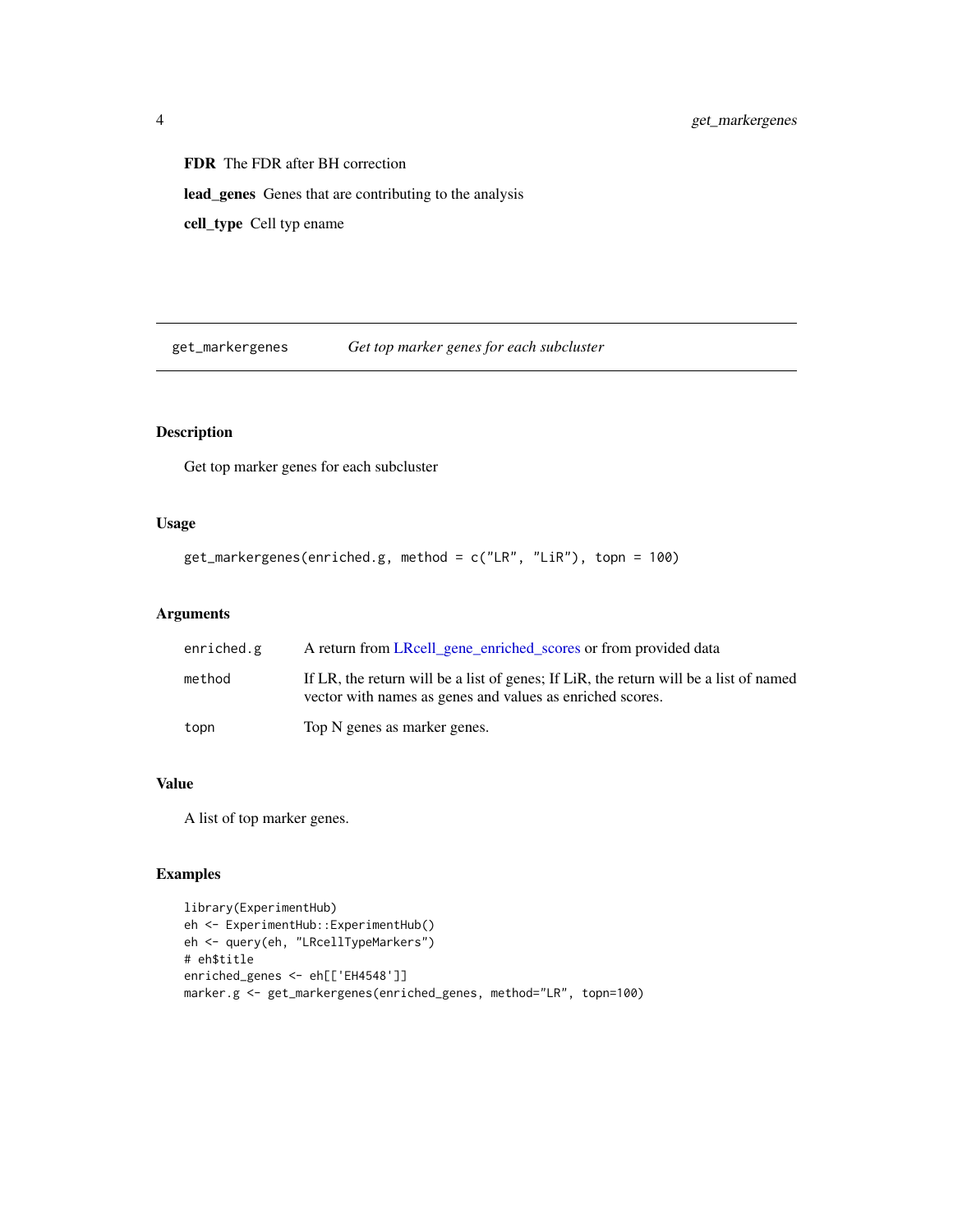<span id="page-4-1"></span><span id="page-4-0"></span>

#### Description

This function wraps around [LRcellCore](#page-5-1) in case of empty inputs of the marker gene file and brain region.

## Usage

```
LRcell(
  gene.p,
 marker.g = NULL,
 species = c("mouse", "human"),region = NULL,
 method = c("LR", "LiR"),
 min.size = 5,
  sig.cutoff = 0.05)
```
## Arguments

| gene.p     | Named vector of gene-level pvalues from DEG analysis, i.e. DESeq2, LIMMA                                                                                                                                                                                                                                                                           |
|------------|----------------------------------------------------------------------------------------------------------------------------------------------------------------------------------------------------------------------------------------------------------------------------------------------------------------------------------------------------|
| marker.g   | List of Cell-type specific marker genes derived from single-cell RNA-seq. The<br>name of the list is cell-type or cluster name, the values are marker genes vec-<br>tors or numeric named vectors. LRcell provides marker genes list in different<br>human/mouse brains, but users could use their own marker gene list as input.<br>default: NULL |
| species    | Either 'mouse' or 'human', default: mouse.                                                                                                                                                                                                                                                                                                         |
| region     | Specific brain regions provided by LRcell. For mouse, LRcell provides 9 brain<br>regions: c("FC", "HC", "PC", "GP", "STR", "TH", "SN", "ENT", "CB"). For<br>human, LRcell provides c("pFC", "PBMC")                                                                                                                                                |
| method     | Either 'logistic regression' or 'linear regression'. Logistic regression equally<br>treats cell-type specific marker genes, however, if certain values could determine<br>the importance of marker genes, linear regression can be performed, default:<br>LR.                                                                                      |
| min.size   | Minimal size of a marker gene set, will impact the balance of labels                                                                                                                                                                                                                                                                               |
| sig.cutoff | Cutoff for input genes pvalues, default: 0.05.                                                                                                                                                                                                                                                                                                     |
|            |                                                                                                                                                                                                                                                                                                                                                    |

#### Value

A list with LRcell results. Each item represents a marker gene input. Each item in this list is a statistics table. In the table, the row represents the name of marker genes, and the columns are:

• ID The IDs of each marker genes, can be a cell type or cluster;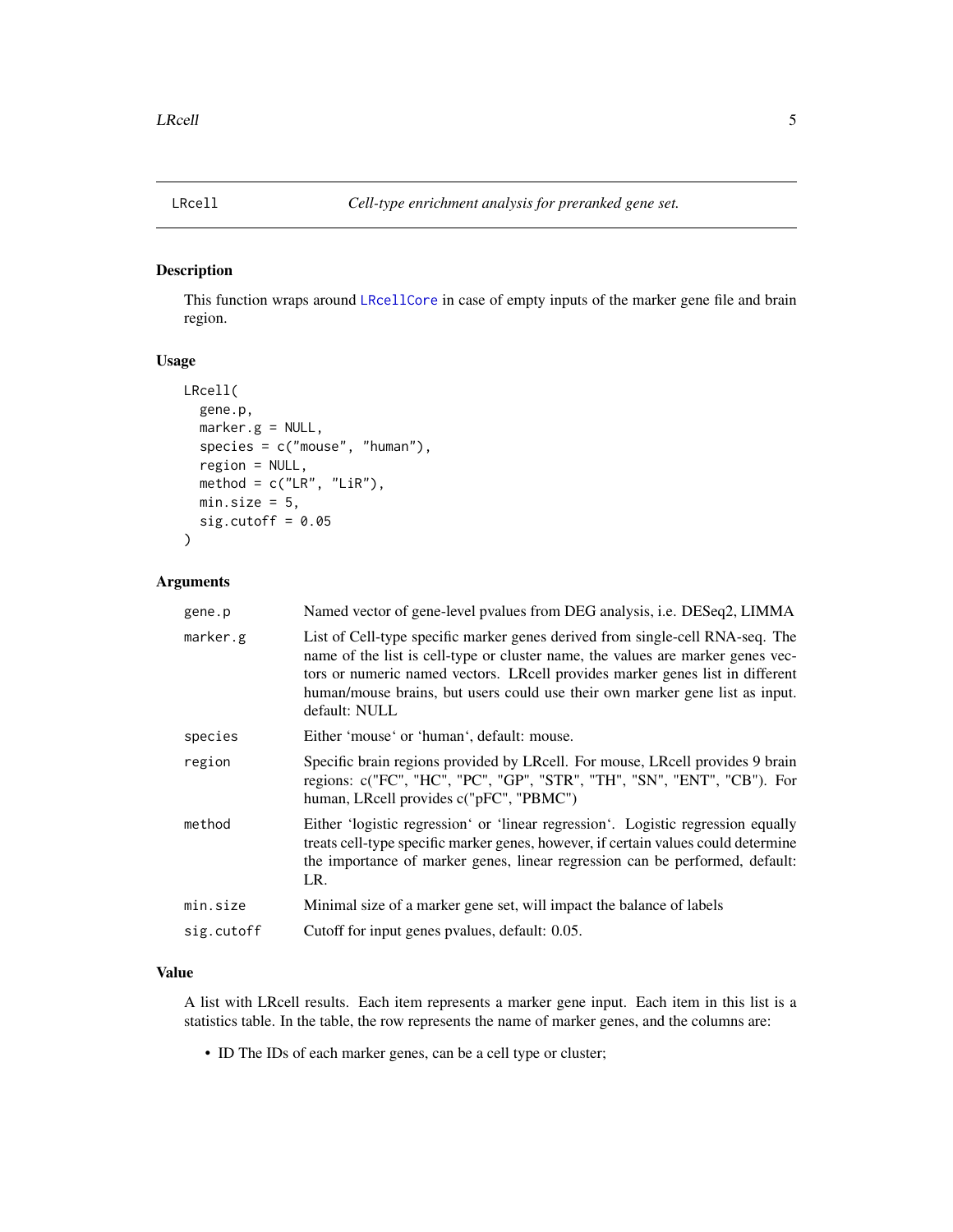- <span id="page-5-0"></span>• genes\_num How many marker genes are contributing to the analysis;
- coef The coefficients of Logistic Regression or Linear Regression;
- odds\_ratio The odds ratio quantifies association in Logistic Regression;
- p-value The p-value calculated from the analysis;
- FDR The FDR after BH correction.
- lead\_genes Genes that are contributing to the analysis;

## Examples

```
data(example_gene_pvals)
res <- LRcell(example_gene_pvals, species="mouse", region="FC", method="LR")
```
<span id="page-5-1"></span>LRcellCore *Find most enriched cell types in bulk DE genes by Logistic Regression*

## Description

This is a function which takes marker genes from single-cell RNA-seq as reference to calculate the enrichment of certain cell types in bulk DEG analysis. We assume that bulk DEG is derived from certain cell-type specific pattern.

### Usage

```
LRcellCore(gene.p, marker.g, method, min.size = 5, sig.cutoff = 0.05)
```
#### Arguments

| gene.p     | Named vector of gene-level pvalues from DEG analysis, i.e. DESeq2, LIMMA                                                                                                                                                                                                                                                                           |
|------------|----------------------------------------------------------------------------------------------------------------------------------------------------------------------------------------------------------------------------------------------------------------------------------------------------------------------------------------------------|
| marker.g   | List of Cell-type specific marker genes derived from single-cell RNA-seq. The<br>name of the list is cell-type or cluster name, the values are marker genes vec-<br>tors or numeric named vectors. LRcell provides marker genes list in different<br>human/mouse brains, but users could use their own marker gene list as input.<br>default: NULL |
| method     | Either 'logistic regression' or 'linear regression'. Logistic regression equally<br>treats cell-type specific marker genes, however, if certain values could determine<br>the importance of marker genes, linear regression can be performed, default:<br>LR.                                                                                      |
| min.size   | Minimal size of a marker gene set, will impact the balance of labels                                                                                                                                                                                                                                                                               |
| sig.cutoff | Cutoff for input genes' pvalues, default: 0.05.                                                                                                                                                                                                                                                                                                    |

#### Value

A dataframe of LRcell statistics as described in [LRcell](#page-4-1).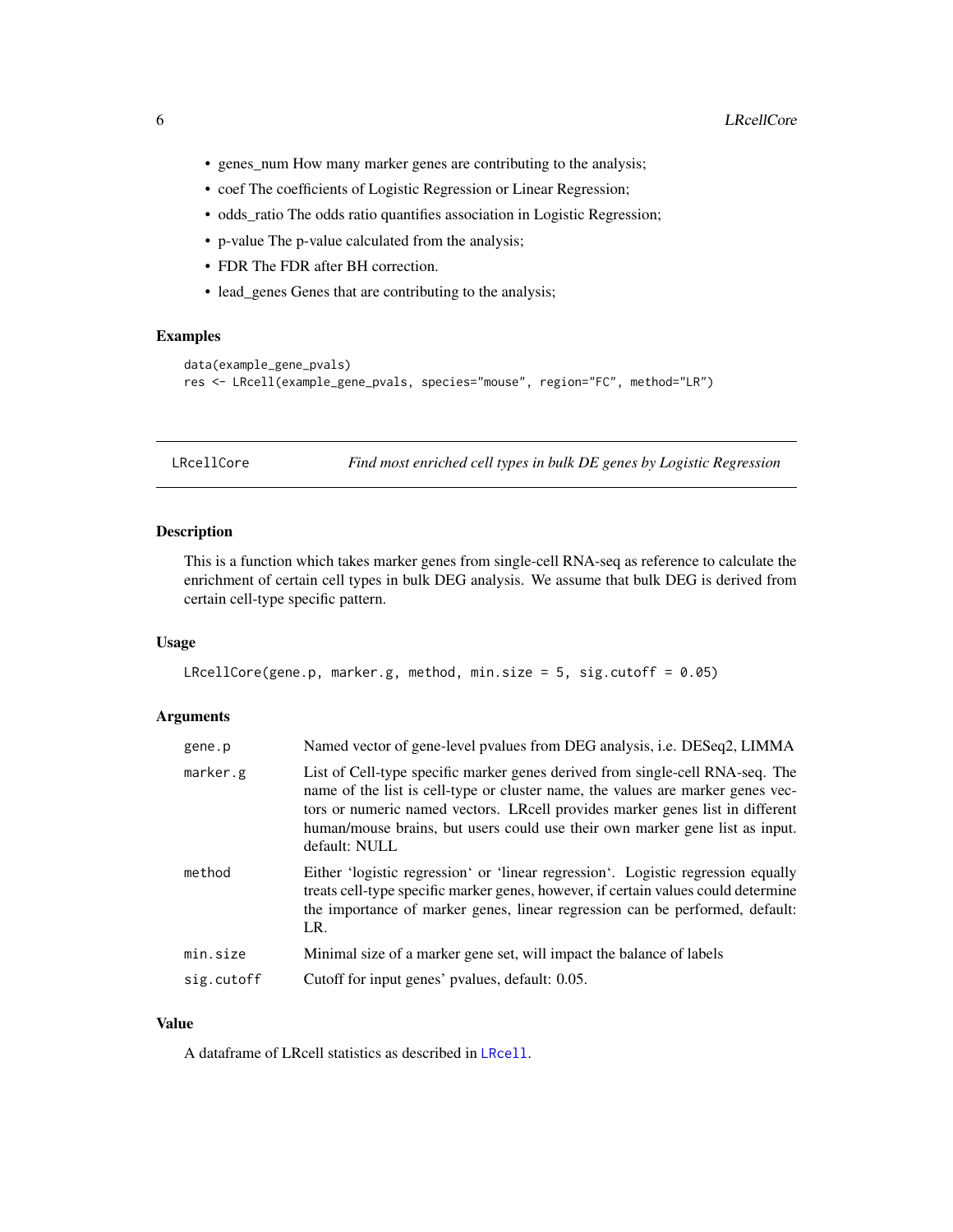## <span id="page-6-0"></span>Examples

```
data(mouse_FC_marker_genes)
data(example_gene_pvals)
res <- LRcellCore(example_gene_pvals, mouse_FC_marker_genes, method="LR")
```
<span id="page-6-1"></span>LRcell\_gene\_enriched\_scores

*Find most enriched cell types in bulk DE genes by Logistic Regression*

## Description

This is a function which takes marker genes from single-cell RNA-seq as reference to calculate the enrichment of certain cell types in bulk DEG analysis. This algorithm borrows from Marques et al, 2016 (https://science.sciencemag.org/content/352/6291/1326.long).

## Usage

```
LRcell_gene_enriched_scores(
  expr,
  annot,
 power = 1,
 parallel = TRUE,
  n.cores = 4)
```
#### Arguments

| expr     | Expression matrix with rows as genes and columns as cells, can be an object of<br>Matrix or dgCMatrix or a dataframe. |
|----------|-----------------------------------------------------------------------------------------------------------------------|
| annot    | Cell type annotation named vector with names as cell ids and values as cell<br>types.                                 |
| power    | The penalty on fraction of cells expressing the genes.                                                                |
| parallel | Whether to run it in parallel.                                                                                        |
| n.cores  | How many cores to use in parallel mode.                                                                               |

## Value

A numeric matrix with rows as genes and columns as cell types, values are gene enrichment scores.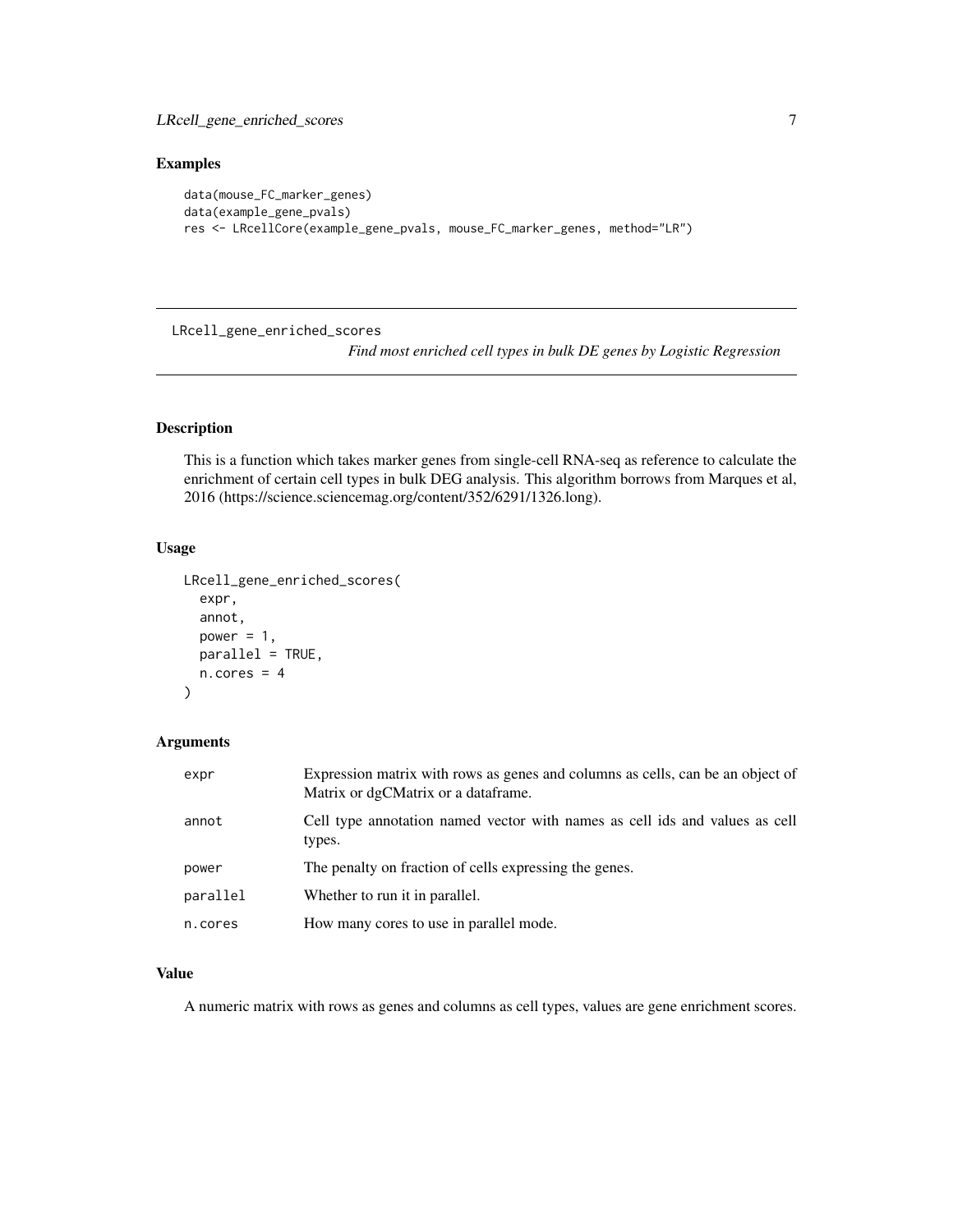<span id="page-7-0"></span>

## Description

A named vector containing the subclusters as name and cell types as values in Mouse Brain. The cell types are pre-annotated by the dataset, which includes: Endothelial, FibroblastLike, Mural, Oligodendrocytes, Polydendrocytes, Astrocytes and Microglia.

## Usage

data(mouse\_celltypes)

## Format

A named vector with 565 subclusters: Named vector with name as subclusters and values as cell types.

#### Source

<http://dropviz.org/> under tab 'data'

<span id="page-7-1"></span>mouse\_FC\_marker\_genes *Example marker genes from mouse FC brain region.*

## Description

A list of marker genes with names indicating cell types. We selected top 100 enriched genes from each subcluster as marker genes list.

#### Usage

```
data(mouse_FC_marker_genes)
```
#### Format

A named vector with 81 subclusters in mouse Frontal Cortex: Named vector with name as subclusters and values as marker genes.

#### Source

Caculated from gene enrichment scores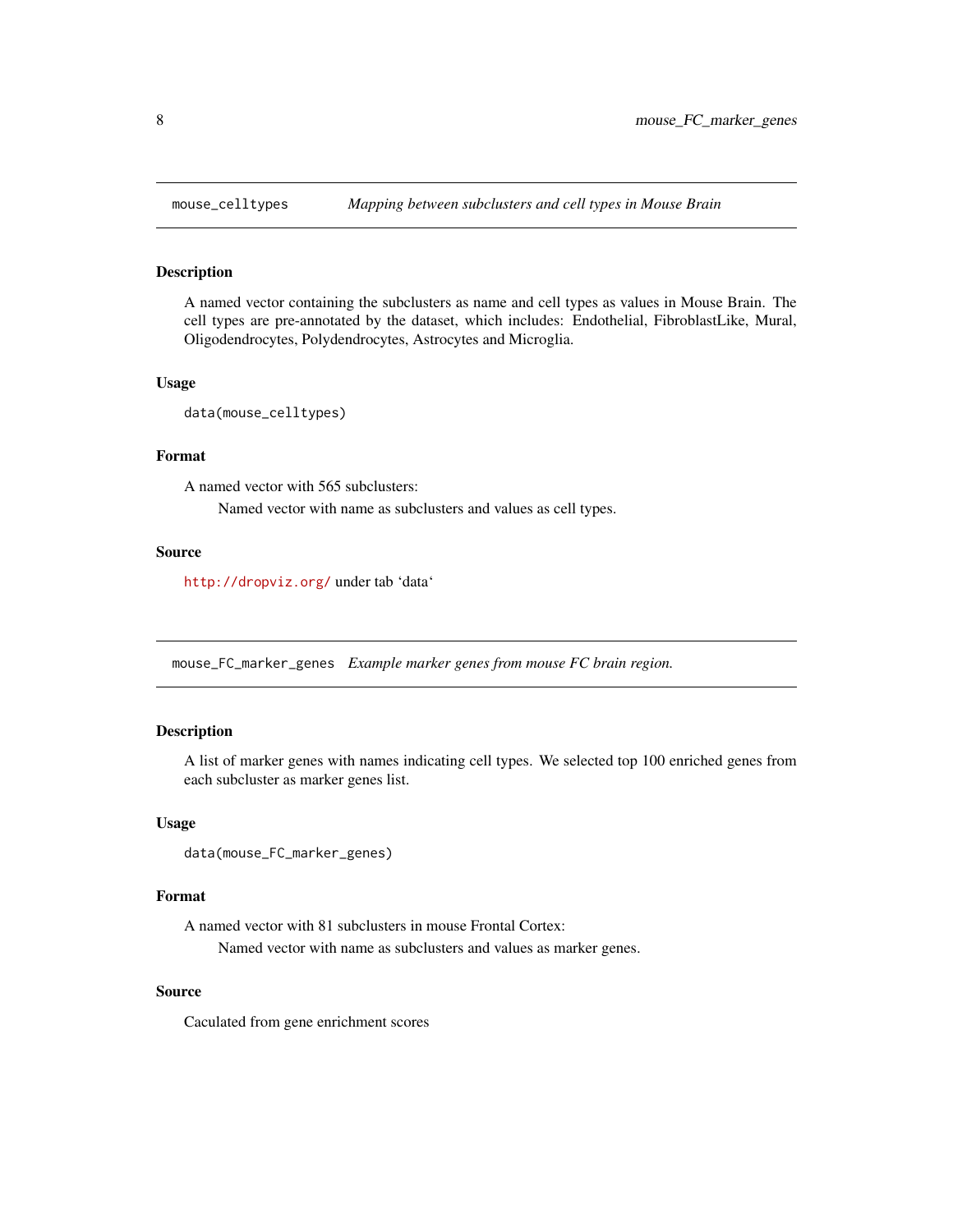<span id="page-8-0"></span>plot\_manhattan\_enrich *Manhattan plot for the enrichment of cell types*

#### Description

This function draws out the LRcell result dataframe. In this function, we take LRcell result dataframe and added cell types according to

## Usage

```
plot_manhattan_enrich(lrcell_res, sig.cutoff = 0.05, label.topn = 5)
```
#### Arguments

| lrcell res | LRcell result dataframe.                                                  |
|------------|---------------------------------------------------------------------------|
| sig.cutoff | The p-value cutoff showing significance result of LRcell.                 |
| label.topn | A numeric number showing how many significant cell types will be labeled. |

## Value

A ggplot2 object

## Examples

```
data(example_LRcell_res)
plot_manhattan_enrich(example_LRcell_res)
```
plot\_marker\_dist *Plot marker genes distribution on DE gene rank*

#### Description

This function draws out the marker gene distribution for a certain cell type (or cluster) on the DE gene rank list.

## Usage

```
plot_marker_dist(markers, gene.p, colour = "red")
```
## Arguments

| markers | Vector of marker genes from a cell type or cluster of interest.          |
|---------|--------------------------------------------------------------------------|
| gene.p  | Named vector of gene-level pyalues from DEG analysis, i.e. DESeq2, LIMMA |
| colour  | Users can define the bar color they want on the ggplot2 object.          |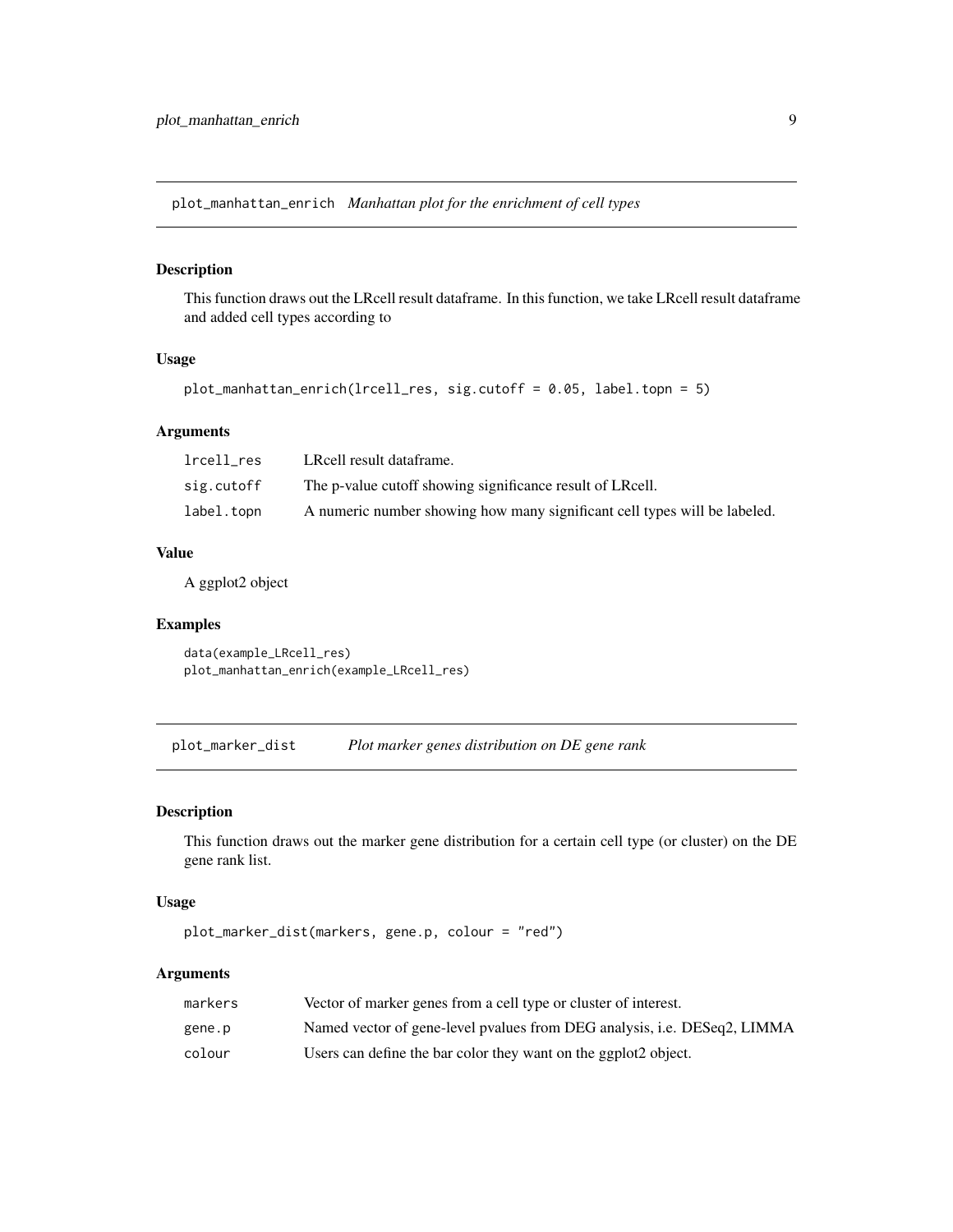## Value

A ggplot2 object

## Examples

```
data(example_gene_pvals)
data(mouse_FC_marker_genes)
Oligos_markers <- mouse_FC_marker_genes[["FC_9-5.Oligodendrocytes_5"]]
plot_marker_dist(Oligos_markers, example_gene_pvals)
```